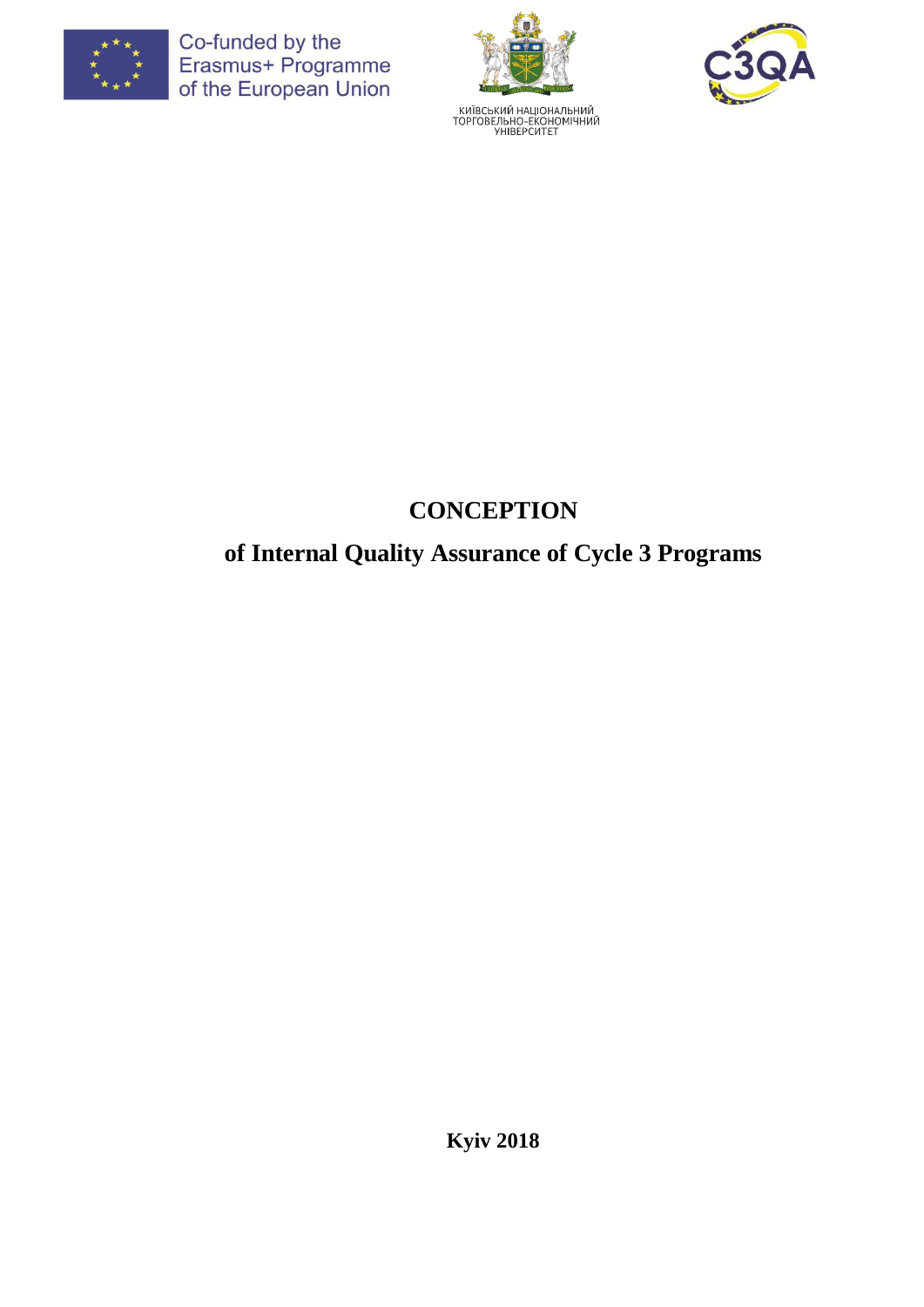





**General provisions**

The Conception of internal quality assurance of Cycle 3 programs (hereinafter – Conception) is an integral part of the System of Quality Assurance of Scientific and Educational Activity in Higher Education (System of Quality Management at Kyiv National University of Trade and Economics (hereinafter – SQM KNUTE)).

The Conception is developed according to the requirements of the Law of Ukraine "On Education", "On higher education", the instructions of Ministry of Education and Science of Ukraine (hereinafter – MESU), Standards and Guidelines for Quality Assurance in the European Higher Education Area, ISO 9001:2015, Licence Conditions for training activities in higher education institutions, and other laws and regulations.

The Conception serves for quality assessment and improvement of Cycle 3 programs in Kyiv National University of Trade and Economics (hereinafter –KNUTE, the University).

Internal quality assurance of Cycle 3 programs includes the following:

1. Cycle 3 programs are accompanied by internal mechanisms of quality control, which ensure compliance with the officially adopted internal and external quality standards/ instructions and rules.

2. Cycle 3 programs are revised periodically to be improved and updated.

The Conception is developed to monitor, assess, and improve a Cycle 3 program.

#### **1. Organizational activity**

1.1. Organizational structure of Cycle 3 programs includes research, academic, and administrative staff, which guides and coordinates the training activity (Appendix).

1.2. There are rules for PhD study support, which are clear and accessible to PhD students, their academic supervisors, directors of Cycle 3 programs, academic staff, and the heads of academic departments.

1.3. Conditions, rights, and obligations of the University and a PhD student, responsibilities of parties, settlement of disputes are clearly defined in the agreement on training of PhD students.

1.4. Transparency of expectations and obligations of educational process participants is assured by presenting all the fundamentals in the PhD student handbook.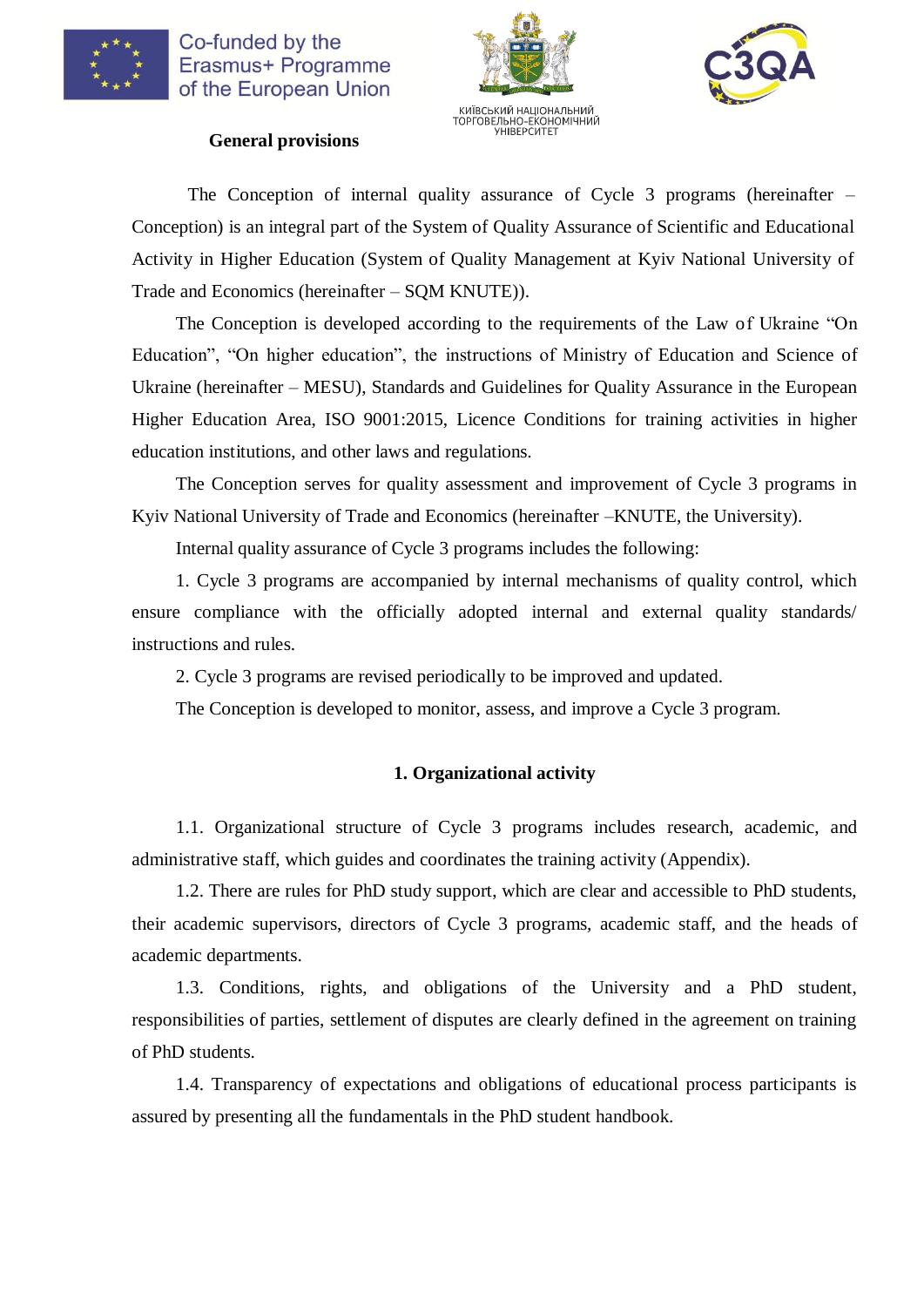





TOPTOBEJING EXCHOMITHUM<br>
TOPTOBEJING EXCHOMITHUM<br>
THIBEPCUTET<br>
SUDERVISORS follow the well-

determined procedures formally documented as the KNUTE internal higher education standards and Provisions published on the KNUTE official web site.

1.6. PhD studies start from the meeting of PhD students with the rector, Vice-Rector for scientific work, deans, the heads of academic departments, the directors of programs, scientific supervisors, and the staff of a doctorate school. The issues for consideration are:

- the common conditions of study and research,
- the rights and the obligations of educational process participants,
- the procedure of thesis performance monitoring;
- the attestation procedure;
- the rules of intellectual property development and protection of intellectual property rights,
- the definition of unlawful research results, adherence to academic integrity and prevention of plagiarism,
- the range of KNUTE Cycle 3 programs' regulations.

1.7. The University monitors career progression of the PhD graduates by the Center of Career Development.

1.8. The University introduces and promotes independent and official procedures of consideration of complaints and appeals, which are fair and understandable for all participants.

#### **2. Research environment**

2.1. KNUTE research infrastructure includes modern common and specialized technical support and software, free access to all open research information, libraries, and information funds of the University. The University has Financial Research Institute, Business Incubator, Technology Transfer Centre, Scientific Fellowship of students, PhD students and young scientists, Laboratory of Distance Learning, specialized laboratories, which ensure research performance and quality of training activities.

2.2. Professional scientific and academic staff executes scientific supervision of PhD students and training support.

2.3. The heads of academic departments, scientific supervisors, Cycle 3 programs' guarantors and doctorate school officials monitor permanently academic progress of PhD students, quality of training activities and completion of individual plans (individual curriculum, individual plan of research) by PhD students.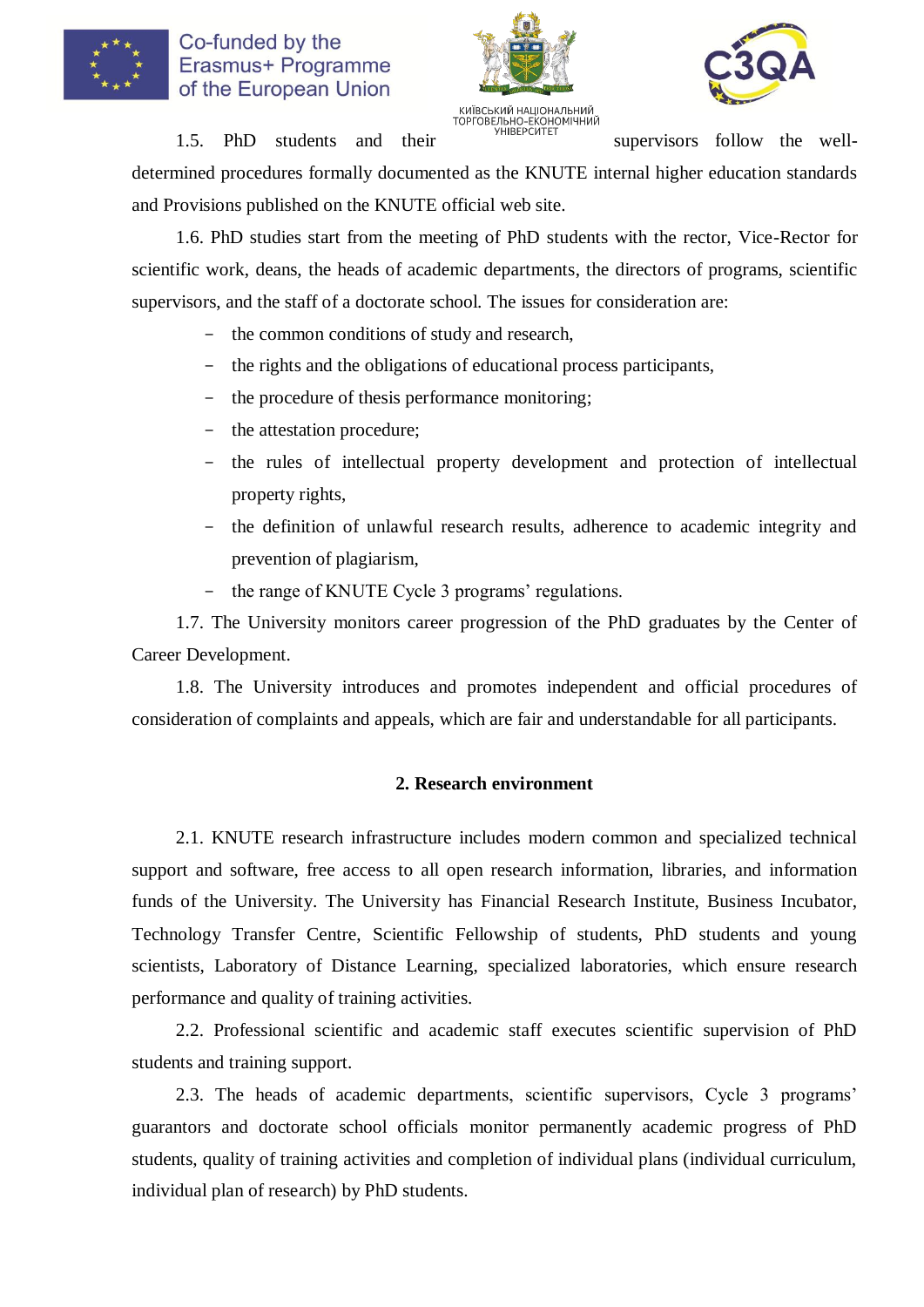





TOPTOBEJINHO-EXOHOMITHINI<br>
2.4. The University creates **necessary** conditions for personal and professional development.

2.5. All the participants of educational process adhere to the KNUTE Student's Code of Ethics.

#### **3. Enrolment policy and criteria**

3.1. According to Cabinet of Ministers Resolution No. 261 'Procedure of training PhD and doctoral students in higher education institutions (research institutions)' dated March 23, 2016 and Admission conditions to higher education institutions in Ukraine, KNUTE Admission Regulation is developed annually by the KNUTE Admission Commission. It determines the procedure of admission to entrance exams and competitive selection.

3.2. Enrolment to Cycle 3 program is performed within a scope of the license by the specialties from the List of fields and specialties for enrolment of applicants, which is approved by Cabinet of Ministers Resolution No. 266 dated April 29, 2015.

3.3. The entrance exams are permitted for those applicants who previously gained the academic degree of Master or Specialist and submitted all documents timely in accordance with the Rules of enrolment.

3.4. If the scores are equal, the applicant who has conducted research and published his / her works in scientific publications by the selected specialty is privileged.

3.5. The procedure of selection to Cycle 3 programs is open, transparent, while the decision on enrolment is made collectively by the selection board, basing on the decisions of relevant course committees, and published on the University web site usually on the day of enrolment, but not later the next day after enrolment date.

3.6. The course committees include academic staff, who are specialized in the particular study field and who has valuable research results in the relevant sphere.

3.7. An applicant, who submits the diploma issued by a foreign higher education institution, is permitted to entrance exams on the equal basis with other applicants. Enrolment of such applicant is performed in case of successful completion of entrance exams and the decision made by KNUTE Academic Board on recognition of such diploma.

#### **4. A Cycle 3 Program**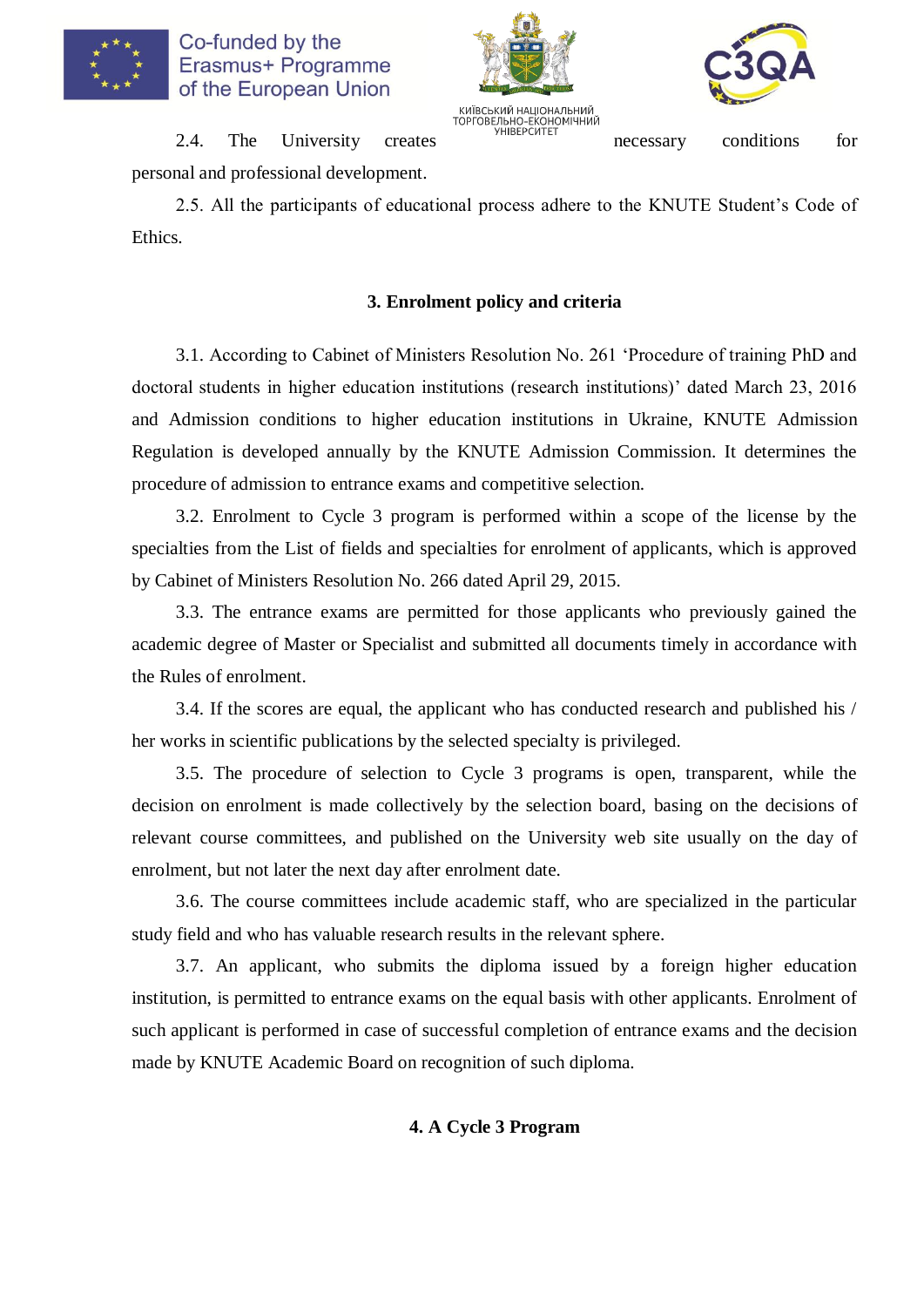





 $\frac{1}{2}$ <br>4.1. The University has gained the structure of the licenses on 15 Cycle 3

programs. System of educational components is determined within a program. It also determines the requirements for applicants, the list and the logframe of study courses and, number of ECTS credits necessary to complete this program, and the expected learning outputs, competencies to be acquired by a PhD student.

4.2. The goal of a Cycle 3 program is to provide a PhD student with in-depth knowledge, skills, and other competencies to generate new ideas, solve complex problems in professional and/or research and innovation activity through scientific and pedagogical methodologies, and conduct research of scientific novelty, practical and theoretical meaning.

4.3. A Cycle 3 program specifies at least four groups of competences, being in line with the National Qualification Framework. Among them are deep professional knowledge, general scientific (philosophical) competences, cross-functional research skills, language competences.

Scientific component of a Cycle 3 program envisages conducting of scientific research and formalisation of its results within a thesis.

4.4. A Cycle 3 program complies with the requirements of Higher Education Standard in terms of:

- number of ECTS credits;
- competences to be acquired;
- learning outcomes;
- forms of PhD candidates' appraisal:
- requirements of functionality of a system of quality assurance in higher education.

4.5. KNUTE ensures the right of a PhD student to elect training courses from the pool, determined by the educational component of a Cycle 3 program, as well as the relevant curriculum, which cover at least 25% of a study load in ECTS.

4.6. Educational component combines self-study with obligatory attendance of lectures, practical trainings, and scientific seminars. Researches are supervised by a highly qualified doctor of sciences (a PhD as an exception).

4.7. PhD student is supported permanently to make qualitative research timely through its systematic planning, including the planned consultations, advanced trainings, seminars; participation in research works, etc.

4.8. The University supports participation of PhD students in competition for grant support for research and scholarships, founded in honor of outstanding scientists, academics, culture and public persons, as well as established by the President of Ukraine, the Cabinet of Ministers of Ukraine, state and non-state bodies, enterprises, institutions or organizations.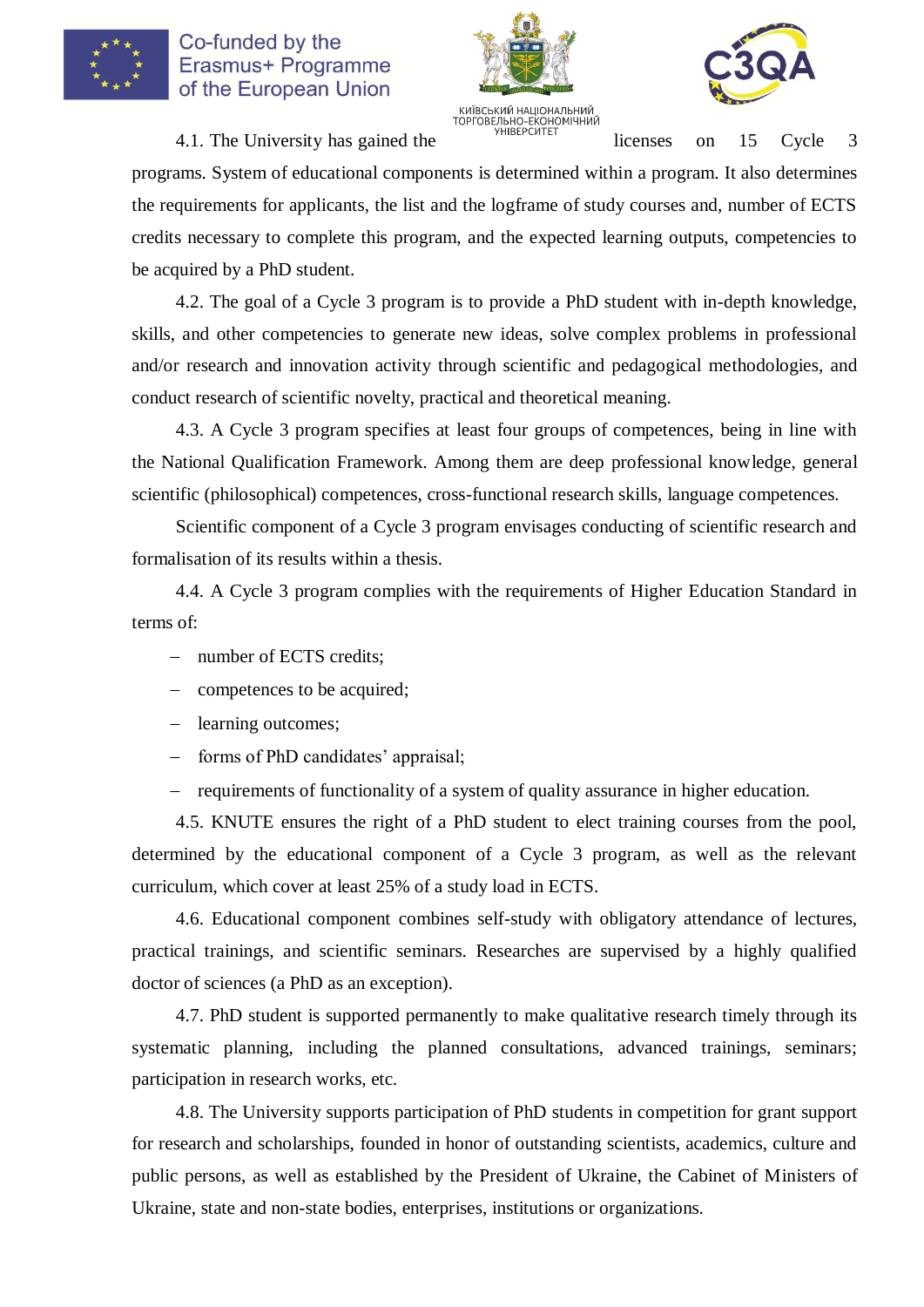





TOPTOBE THE CHANGE THE CONGRITHING TOP CONGRITHING TOPTOBE THEORY CONGRITHING STRING THEORY CONGRITHING STRING CONGRESS THEORY CONGRESS CONGRESS THEORY CONGRESS CONGRESS THEORY CONGRESS CONGRESS THEORY CONGRESS THEORY CONG

programs in KNUTE are formulated by the results of feedback of academic staff, PhD students, graduates, partners, and other stakeholders as well as by projected development of specialties and change of society needs.

4.9. Updated Cycle 3 programs are the component of SQM KNUTE. They are included into ECTS Information Packages, which are published annually on the official website of KNUTE.

#### **5. Supervision of PhD students' scientific work**

5.1. Thesis supervisor is assigned by KNUTE Academic Board among scientific and academic staff, who has a doctor (PhD as an exception) degree. He or she executes the thesis supervision, provides advice on the content and methodology of a PhD research, controls the implementation of the individual plan of research and the individual curriculum of a PhD student, and responds to KNUTE Academic Board for the proper and timely performance of own responsibilities as a thesis supervisor.

5.2. KNUTE Academic Board may decide on appointment of two thesis supervisors for a PhD student with an appropriate distribution of academic workload and responsibilities between them.

5.3. KNUTE Academic Board decides to assign a doctor of philosophy to carry out PhD thesis supervision according to the recommendation provided by an academic council of the faculty. The criteria for providing thesis supervision are the following:

- supervision or participation in researches;
- publications (min 10), published after his / her own PhD thesis defence in domestic and / or foreign (international) peer-reviewed journals, of which at least three publications are in periodicals included in the scientometric databases Scopus or Web of Science.

5.4. As an exception, KNUTE Academic Board may change a thesis supervisor for a PhD student in answer to his or her inquiry.

#### **6. Procedure of monitoring PhD study outcomes**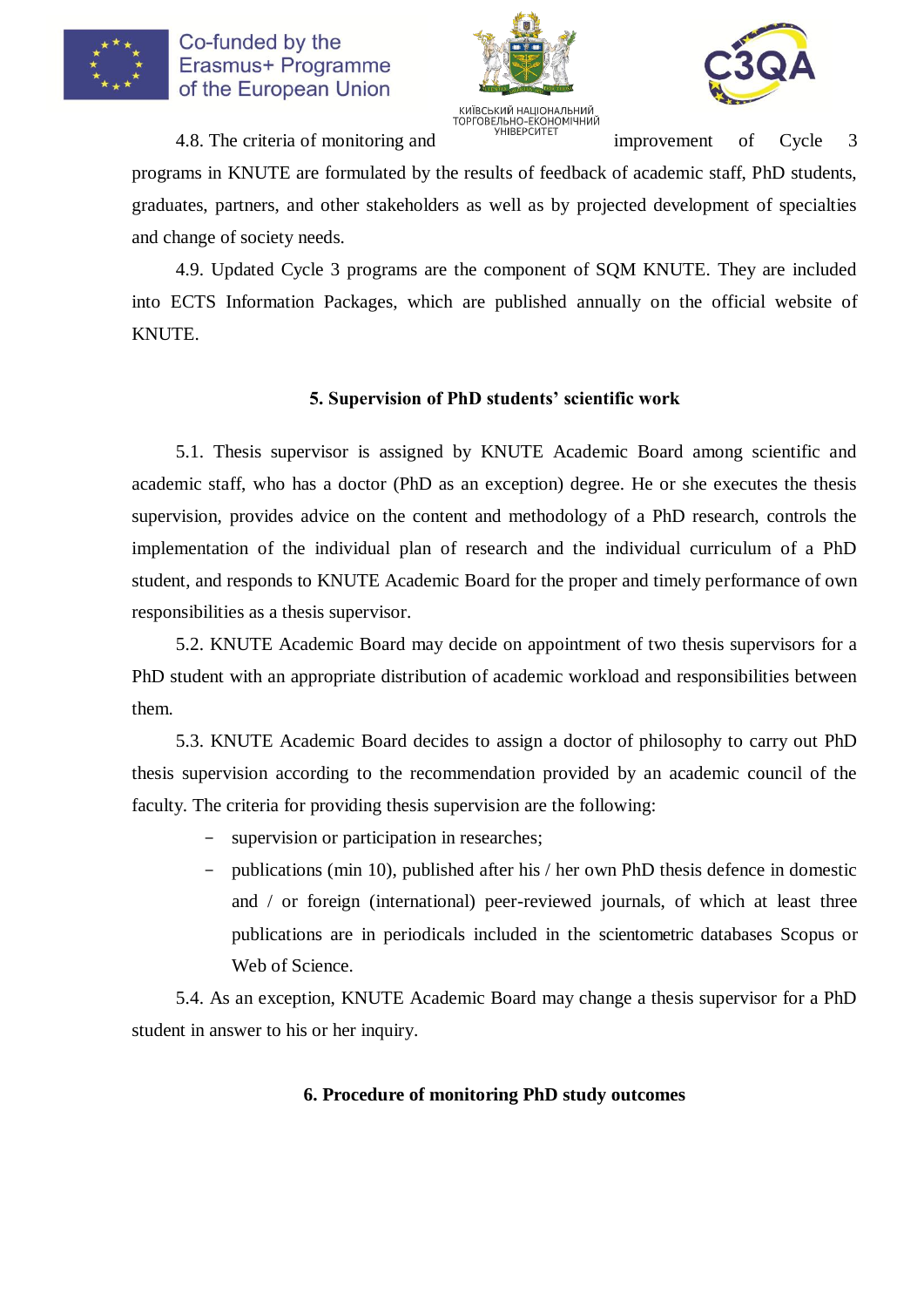





**КИЇВСЬКИЙ НАЦІОНАЛЬНИЙ**<br>
ТОРГОВЕЛЬНО-ЕКОНОМІЧНИЙ<br>
Об PhD learning outcomes are<br>
of PhD learning outcomes are

performed by the guarantor of a Cycle 3 program, who is accessible for communication with PhD students and provision with their feedback.

6.2. Study progress and results of completing the individual curriculum and individual plan of research are discussed twice a year on the meeting of academic departments and academic councils of faculties. The decision on further study of a PhD student is taken by the results of consideration.

6.3. The procedure of monitoring of the results of individual curriculum and individual plan of research completing by PhD students is determined in the Regulation on organization of PhD training in KNUTE (approved by KNUTE Academic Board – minutes 10 dated April 28, 2016) and the Regulation on assessment the learning outcomes of students and PhD students (approved by KNUTE Academic Board – minutes 9 dated April 26, 2018). It involves thesis supervisor, the head of relevant academic department, and the reviewers from this academic department. The results of the consideration on the academic department meeting and the academic council of a faculty are formalized in appropriate minutes. They are stored in the file of a PhD student in a doctorate school.

6.4. A PhD student submits a thesis for consideration of the head of the relevant academic department and the reviewers after its completion (or planned stage of completion) by the permission of the thesis supervisor.

6.4. The procedure of considering the controversial issues related to a thesis completion, monitoring of its outcomes, supervision of its performance is determined in the KNUTE Documented Procedure 8.7-01 «Control of inconsistencies» and Regulation on adherence to academic integrity by scientific and academic staff, PhD students of KNUTE, approved by the KNUTE Academic Board (minutes 6 dated January 28, 2018). A PhD student may appeal a formal decision in a due course.

#### **7. Final assessment**

7.1. The result of PhD study is a thesis as the qualified research work performed by a PhD student personally in the form of a manuscript prepared or a monography published. The PhD thesis prepared for defence should contain scientifically grounded theoretical or experimental results, scientific positions, as well as should be characterized by the integrity of its content along with the evidence of the individual scientific contribution of PhD student. Quality of a PhD thesis and its adherence to academic integrity are the basis for a PhD degree awarding.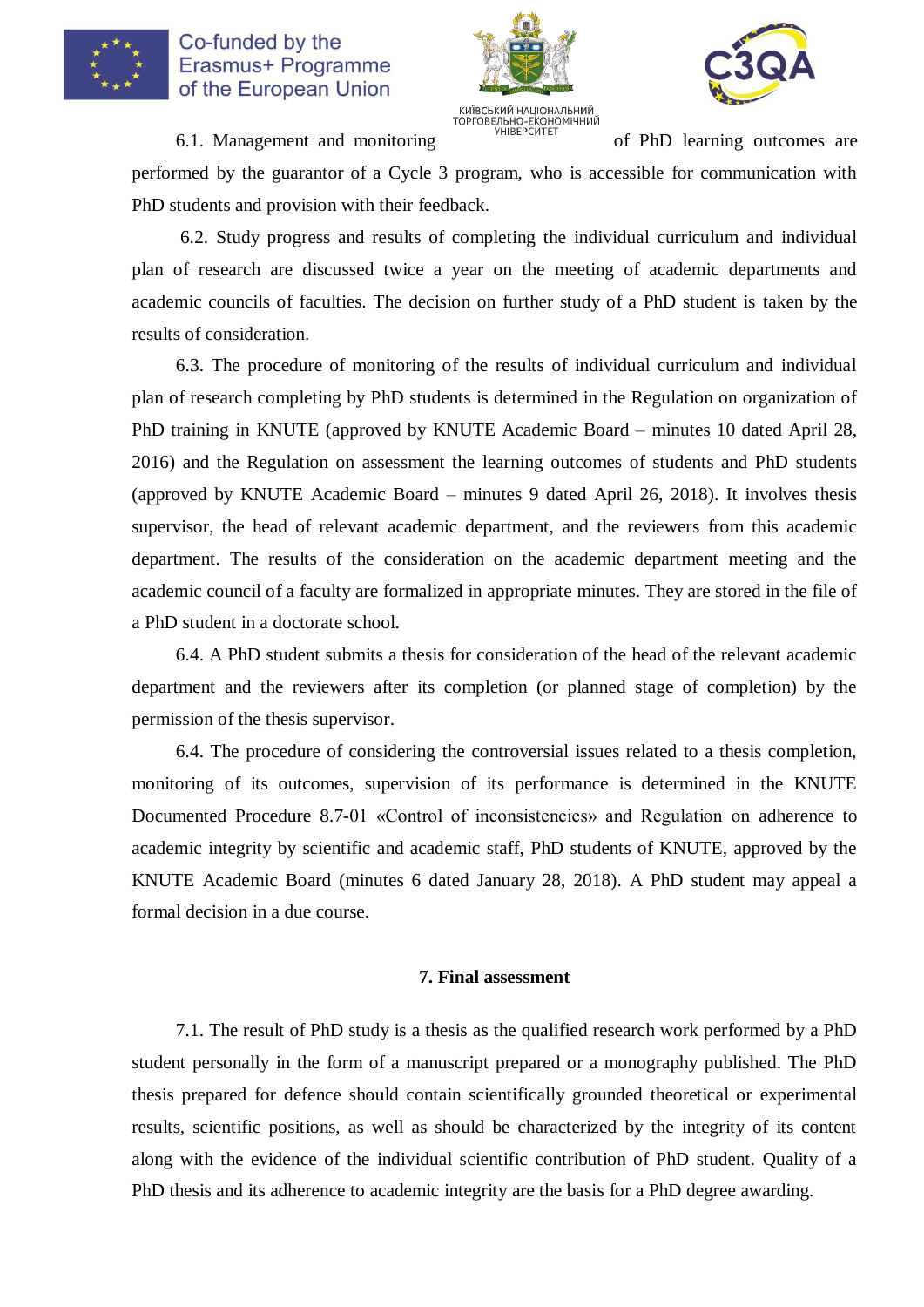





 $7.2.$  A PhD thesis should be  $\frac{7.2}{\frac{7}{2}}$  optobership exchange with formalized in accordance with

Cabinet of Ministers Resolution No. 40 On approval of Requirements to a thesis design dated January 12, 2017.

7.3. The procedure and the terms of preliminary examination of a thesis by the relevant academic department and the members of an interdepartmental panel, thesis defence in the specialized academic council are well determined in the Regulation on the assessment of PhD students and doctoral students in KNUTE, approved by the University Academic Council (minutes 10 dated June 21, 2018).

7.4. The thesis expertise and discussion on the department meeting are performed by highly qualified staff – PhDs and doctors of science. If necessary, the academic staff of other KNUTE academic departments may be involved as reviewers. The procedure of selection, approval, and assignment of reviewers are clearly determined in the Regulation on the assessment of PhD students and doctoral students in KNUTE.

7.5. The result of a thesis consideration at the meeting of academic department is the conclusion about its compliance with the requirements and completion, as well as its recommendation for consideration the thesis by the interdepartmental panel. The results of discussion are formalized with the extract from the minutes of the academic department meeting.

7.6. The members of the interdepartmental panel are qualified professionals, namely professors, doctors in sciences, associate professors (PhD), who have relevant research experience of research, the members of specialized academic councils for thesis defence. The goal of the interdepartmental panel meeting is a conclusion on relevance, scientific novelty and practical value of thesis, comparing with the existing achievements of Ukrainian and world science.

7.7. A conclusion is made and the extract from the minutes is formalized by the results of the interdepartmental panel meeting. Common positive conclusion is the rationale for submitting a PhD thesis to a specialized academic council.

7.8. The PhD degree is awarded as the results of public defence of a PhD thesis. The latter helps to ascertain a conformity of the level and extent of a PhD student's knowledge, skills, and other competences to the requirements of higher education standards. PhD thesis defence is carried out openly and publicly in the permanent or one-time specialized academic council of KNUTE or other higher education institution or a scientific institution. A PhD student has the right to choose a specialized academic council.